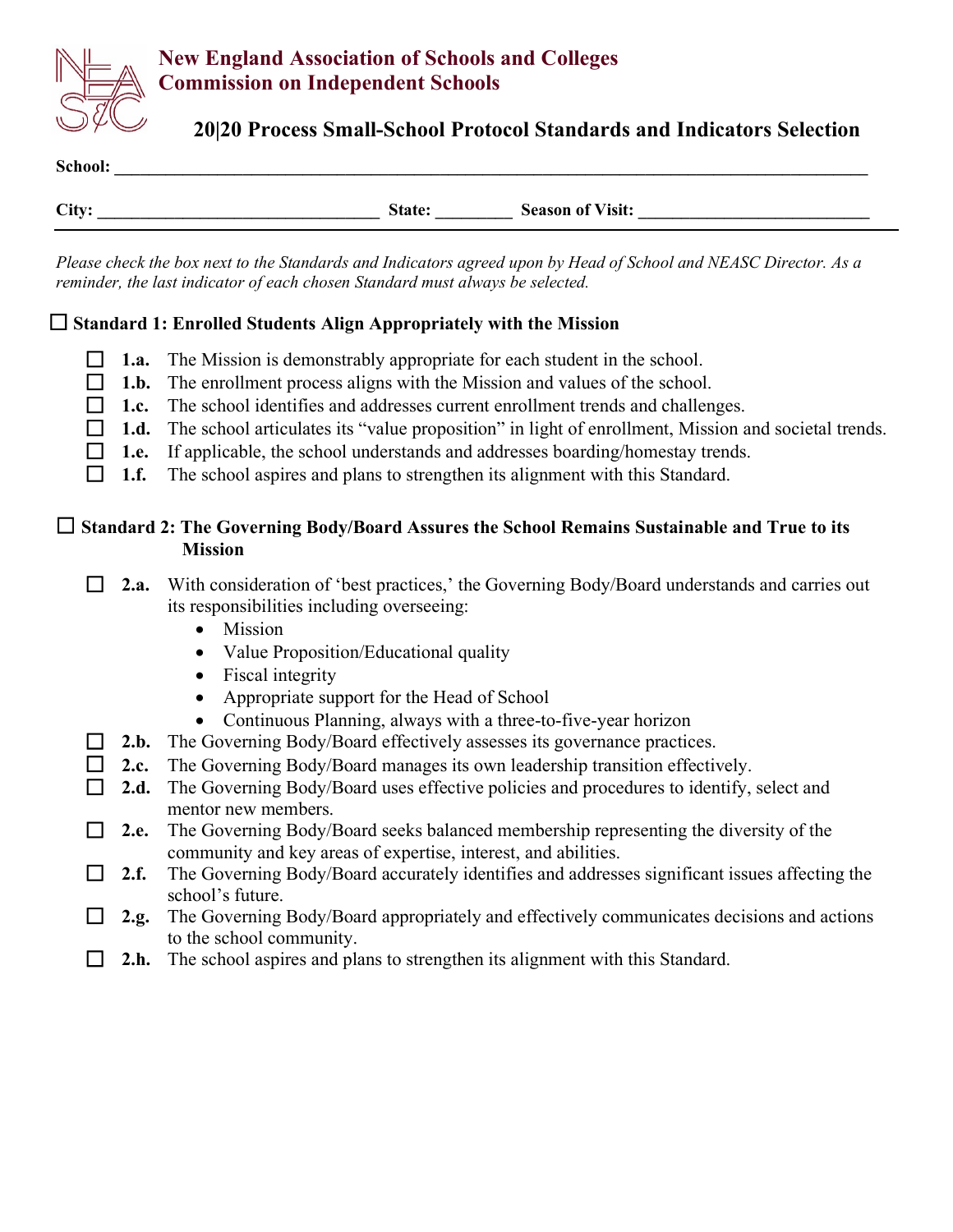| NEASC Small-School Protocol Standards and Indicators Selection |  |
|----------------------------------------------------------------|--|
|                                                                |  |

**Standard 3: The School's Resources Sufficiently Support Present and Prospective Operation**

|  | $\Box$ 3.a. The school preserves, manages and enhances available financial resources sufficient to support |
|--|------------------------------------------------------------------------------------------------------------|
|  | and advance its Mission.                                                                                   |

**3.b.** Tuition and other revenue adequately sustain the school's financial viability.

**3.c.** The school accurately identifies current and long-term financial realities and challenges and has a capacity to respond to fiscal emergencies or unforeseen circumstances.

**3.d.** The school's facilities appropriately support the students and programs.

|  | $\Box$ 3.e. The school undertakes appropriate and effective facilities planning to address needed, intended |
|--|-------------------------------------------------------------------------------------------------------------|
|  | and/or desired improvements and maintenance.                                                                |

- **3.f.** Technology infrastructure adequately supports both the educational program and institutional operation.
- **3.g.** The school's development/advancement program identifies short and long-term goals and strives to achieve them.
- **3.h.** The school aspires and plans to strengthen its alignment with this Standard.

#### **Standard 4: The School Assures that the Adult Community is Qualified and Organized to Implement the Mission**

- **4.a.** The faculty and staff are demonstrably qualified to carry out their duties.
- □ 4.b. There are sufficient numbers of qualified faculty and staff to support the Mission of the school.
- **4.c.** The faculty and staff are properly organized to implement the Mission.
- □ 4.d. Personnel and hiring policies and procedures effectively and ethically ensure that all employees can support the school's Mission and culture.

□ 4.e. The school has specific, inviolable procedures to check the legal and professional background of all employees and of the other adults who may come into regular contact with students.

**4.f.** The school aspires and plans to strengthen its alignment with this Standard.

## **Standard 5: A Proactive Culture of Health and Safety Permeates the School**

- **5.a.** The school's culture of health and safety reflects the intentions of the *NEASC/CIS Health and Safety Considerations*.
- **5.b.** In its annual review of the *NEASC/CIS Health and Safety Considerations*, the school has a process in place to accurately and regularly identify and address any area(s) warranting immediate and/or long-term attention.
- **5.c.** School leadership clearly and specifically cultivates a culture of health and safety within the entire school community.
- **5.d.** The school aspires and plans to strengthen its alignment with this Standard.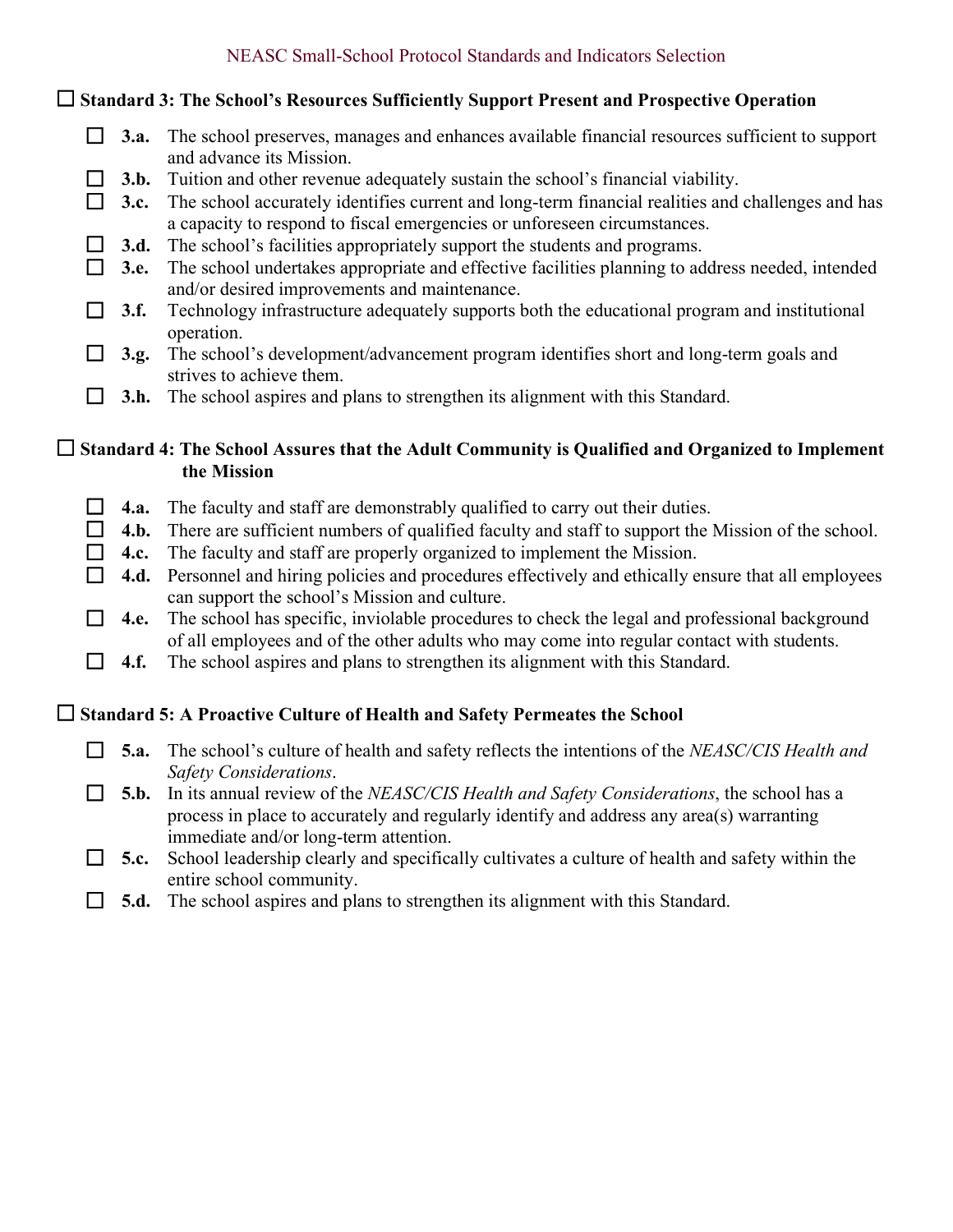**Standard 6: Proprietary Schools Ensure Effective Leadership, Clear Organizational Structure, and the Necessary Resources to Successfully Execute the Mission of the School for the Foreseeable Future (***Note: This Standard applies to for-profit schools only. Not-for-profit schools need not respond.)* 

- **6.a.** The owner and governing body share the values and Mission of the school and are committed to long-term growth.
- **6.b.** The owner/governing body establishes and maintains policy-making processes with provisions for the participation of all stakeholders, as appropriate.
- **6.c.** The school establishes and follows policies applicable to ownership that address conflicts of interest and provide protection against malfeasance by persons exercising control over the school.
- **6.d.** There is a clear description for legal and tax purposes of the school's form of organization, and a clear organizational chart that defines the roles and responsibilities of the school's owner/governing body, administration, faculty and staff.
- **6.e.** One person is designated as the chief administrator (Head, Principal, President, etc.) of the school; this person may be the owner.
- **6.f.** The designated chief administrator is evaluated on an annual basis.
- **6.g.** The Governing Body/Board includes members who represent the public interest, who have no contractual, employment or personal financial interest in the institution. Public representatives should be free from present or potential conflict of interest.

 **6.h.** The school has a provision for thoughtful, deliberate and transparent leadership transition. This is particularly important when the school leader and school owner are the same person.

## **Standard 7: Commitment to Mission and Core Beliefs Informs Decisions, Guides Initiatives and Aligns with the Students' Needs and Aspirations**

- **7.a.** Mission permeates the school's culture and climate.
- □ 7.b. The school annually assesses the Mission's relevance.
- □ 7.c. The school effectively communicates the Mission to faculty, students, families and the larger community.

□ 7.**d.** Internal and external communications genuinely reflect the Mission and Core Values.

**7.e.** The school aspires and plans to strengthen its alignment with this Standard.

## **Standard 8: Commitment to Inspiration and Support Characterizes the Approach to Each Student**

- **8.a.** Students learn the personal qualities necessary to achieve independence and develop confidence.
- **8.b.** The school recognizes, values and nurtures the unique reality of every student at each stage of his/her development.
- □ **8.c.** School culture promotes and celebrates the essential equity and inclusion of all students.
- **8.d.** The faculty regularly monitors each student's social and emotional development.
- **8.e.** Students' perspectives and opinions are appropriately heard and addressed.
- **8.f.** Students and parents as necessary can access support to address their respective needs.
- **8.g.** Students are encouraged to engage actively in the life of the school.
- **8.h.** The school strives to understand and respond to the realities of students' social and emotional experiences within and outside the school.
- **8.i.** The school aspires and plans to strengthen its alignment with this Standard.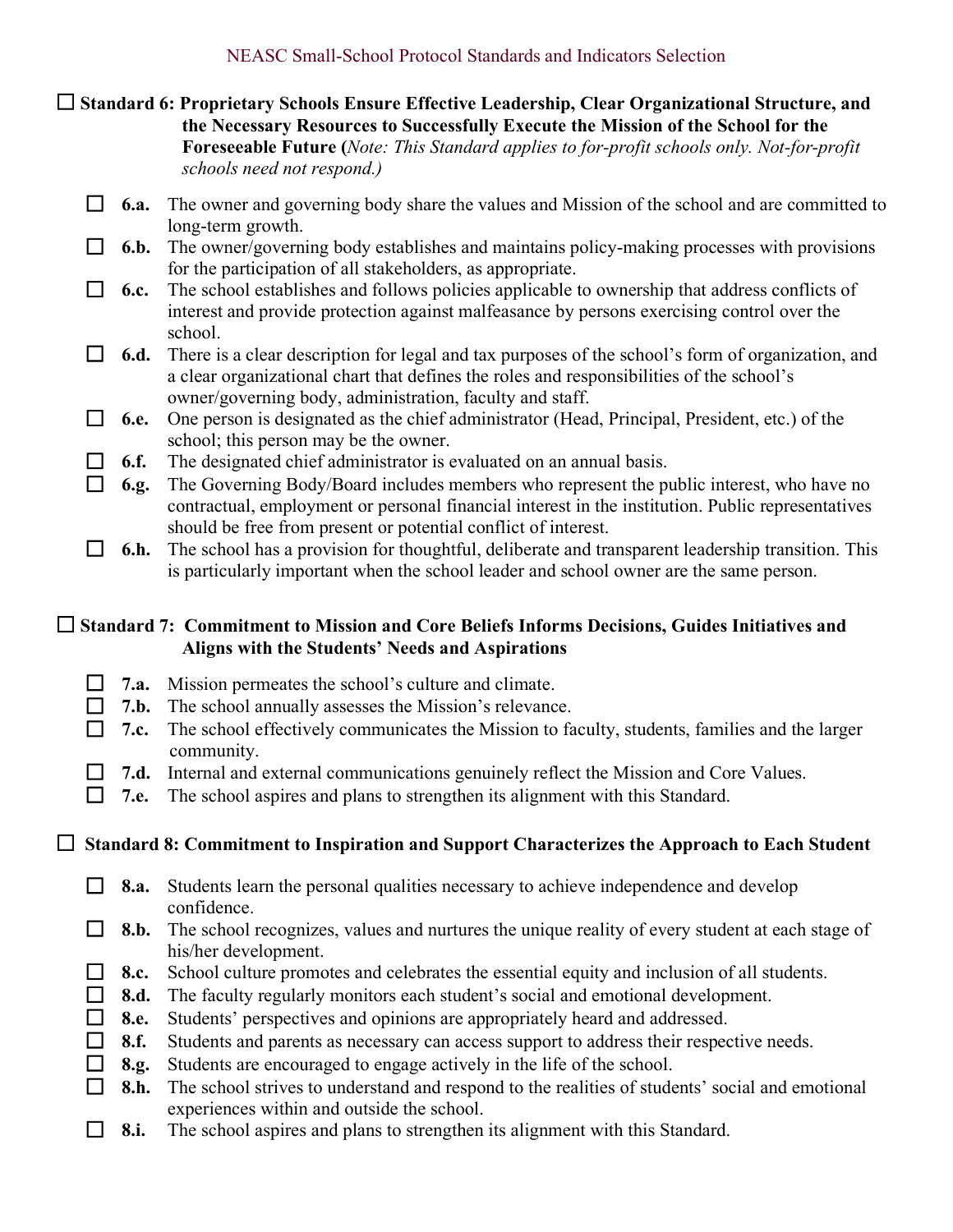# NEASC Small-School Protocol Standards and Indicators Selection

| $\Box$ Standard 9: Commitment to Excellence Distinguishes the Program                             |                     |                                                                                                                                                   |  |  |
|---------------------------------------------------------------------------------------------------|---------------------|---------------------------------------------------------------------------------------------------------------------------------------------------|--|--|
| $\Box$<br>$\Box$                                                                                  | <b>9.a.</b><br>9.b. | The school's culture nurtures and promotes excellence in each component of the program.<br>The program consistently reflects the Mission.         |  |  |
| $\Box$                                                                                            | 9.c.                | Curriculum planning supports the school's core beliefs and the needs of the students.                                                             |  |  |
| $\Box$                                                                                            | 9.d.                | Written curriculum aligns horizontally and vertically.                                                                                            |  |  |
| $\Box$                                                                                            | 9.e.                | Faculty regularly discuss and demonstrably seek to implement the most effective curriculum.                                                       |  |  |
| $\Box$                                                                                            | 9.f.                | Current curriculum content and pedagogical research informs the program and instructional<br>practices.                                           |  |  |
| $\Box$                                                                                            | 9.g.                | Media and technology resource services support the program and meet the needs of the students<br>and faculty.                                     |  |  |
| $\Box$                                                                                            | 9.h.                | Faculty use formative and summative assessment appropriately to promote learning and<br>monitor growth.                                           |  |  |
| $\Box$                                                                                            | 9.i.                | The program supports a range of learning styles and developmental levels.                                                                         |  |  |
| $\Box$                                                                                            | $9$ .j.             | Every aspect of the program reflects awareness of and commitment to equity, justice and<br>inclusion.                                             |  |  |
|                                                                                                   | 9.k.                | The school's international programs or partnerships (if applicable) are aligned with the school's                                                 |  |  |
| $\Box$                                                                                            | <b>9.I.</b>         | Mission and meet the needs of all engaged in or affected by them.<br>The school aspires and plans to strengthen its alignment with this Standard. |  |  |
| $\Box$ Standard 10: Commitment to Continuous Professional Development Permeates the Adult Culture |                     |                                                                                                                                                   |  |  |
|                                                                                                   |                     |                                                                                                                                                   |  |  |
| ⊔                                                                                                 | 10.a.               | The school values and encourages research, reflection and innovation.                                                                             |  |  |
| $\Box$                                                                                            |                     | 10.b. The school fosters positive relationships and thoughtful professional collaboration.                                                        |  |  |
| $\Box$                                                                                            | 10.c.               | Successful professional development planning aligns the needs of the school and the<br>individual teachers at all career stages.                  |  |  |
| $\Box$                                                                                            | 10.d.               | The school's leadership and faculty participate in NEASC peer review visits.                                                                      |  |  |
| □                                                                                                 | 10.e.               | The school's professional evaluation and assessment of all personnel assures effective                                                            |  |  |
| $\Box$                                                                                            | 10.f.               | implementation of their responsibilities.<br>School personnel understand their decision-making roles and responsibilities.                        |  |  |
|                                                                                                   | 10.g.               | Lines of authority and communication are clear and effective.                                                                                     |  |  |
|                                                                                                   |                     | 10.h. The school aspires and plans to strengthen its alignment with this Standard.                                                                |  |  |
|                                                                                                   |                     | Standard 11: Commitment to Engaging with the Greater Community Enhances Student Experience                                                        |  |  |
| ΙI                                                                                                | 11.a.               | The school effectively communicates and collaborates with families around their children's                                                        |  |  |
|                                                                                                   | 11.b.               | development.<br>The school and the local community interact to their mutual benefit.                                                              |  |  |
|                                                                                                   | 11.c.               | The school effectively engages with its alumni and friends.                                                                                       |  |  |

**11.e.** The school aspires and plans to strengthen its alignment with this Standard.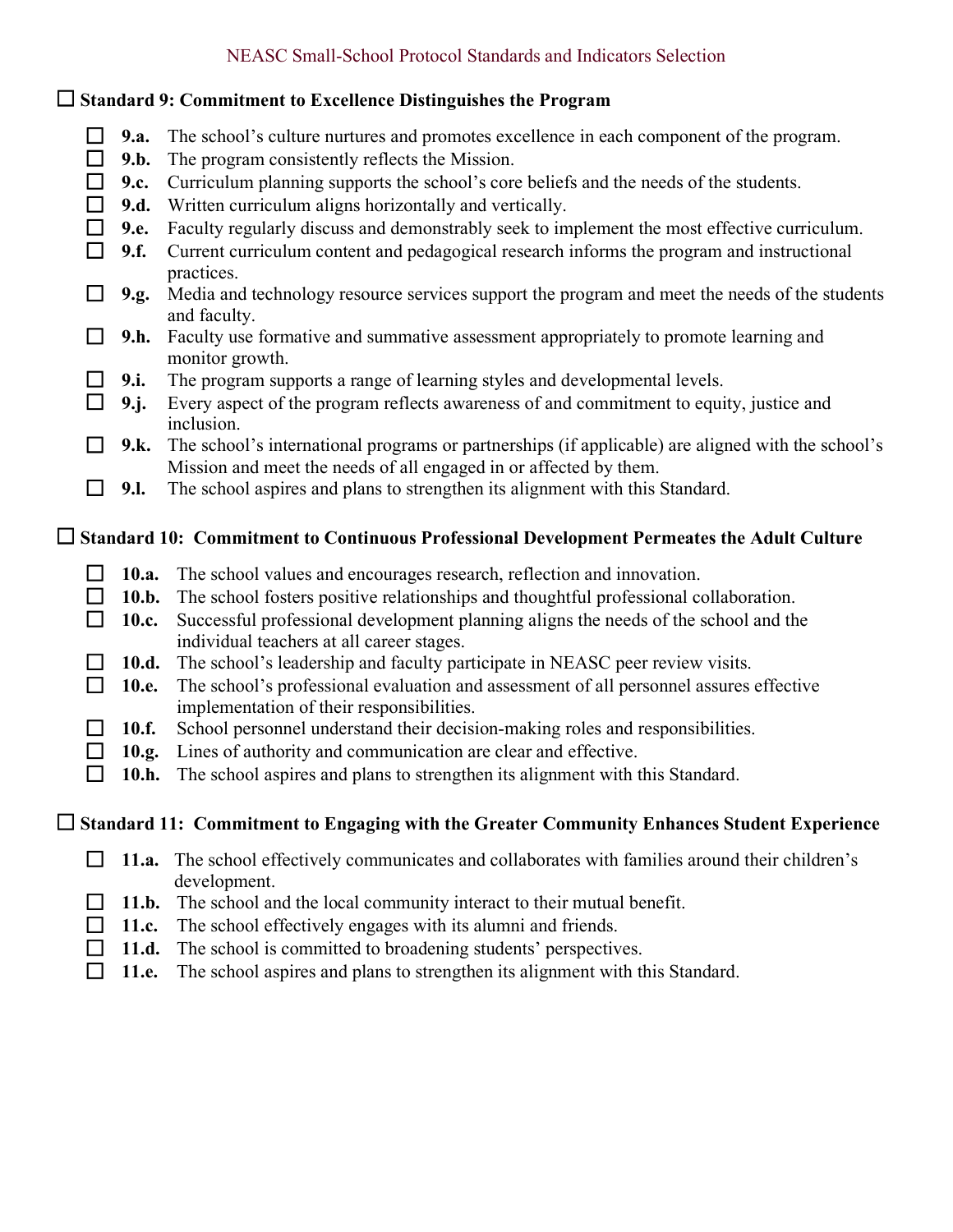# NEASC Small-School Protocol Standards and Indicators Selection

| $\Box$ Standard 12: Commitment to Meeting the Needs of Each Student Drives the Residential Program |          |                                                                                                                                                                                                                                                                                   |  |  |
|----------------------------------------------------------------------------------------------------|----------|-----------------------------------------------------------------------------------------------------------------------------------------------------------------------------------------------------------------------------------------------------------------------------------|--|--|
| ப                                                                                                  | 12.a.    | The Residential Program is consistent with the Mission of the school.                                                                                                                                                                                                             |  |  |
| $\Box$                                                                                             |          | 12.b. Residential staff are appropriately qualified and assigned to meet the needs of students under                                                                                                                                                                              |  |  |
| ப                                                                                                  | 12.c.    | their care and supervision.<br>The Residential Program, including evening, weekend and vacation activities is integrated into<br>the total life of the school and promotes appropriate interaction with day students.                                                             |  |  |
|                                                                                                    | 12.d.    | The school provides for the needs of a wide range of students.                                                                                                                                                                                                                    |  |  |
| П                                                                                                  | 12.e.    | The residential spaces include technology infrastructure and support and ensure that policies<br>and procedures are consistent with the school's overall technology plan and acceptable use<br>policy.                                                                            |  |  |
|                                                                                                    | 12.f.    | There are clearly stated, written, and understood expectations for residential students and staff.                                                                                                                                                                                |  |  |
| $\Box$                                                                                             | 12.g.    | Students are included periodically in planning and developing policies, expectations and<br>programs.                                                                                                                                                                             |  |  |
| $\Box$                                                                                             | 12.h.    | Residential staff are appropriately housed in ways which enhance the experience of the<br>students, faculty and families.                                                                                                                                                         |  |  |
| ப                                                                                                  | 12.i.    | The school aspires and plans to strengthen its alignment with this Standard.                                                                                                                                                                                                      |  |  |
|                                                                                                    |          | $\Box$ Standard 13: Commitment to the Health and Well-Being of Each Student Guides the School's                                                                                                                                                                                   |  |  |
|                                                                                                    |          | <b>Homestay Program</b>                                                                                                                                                                                                                                                           |  |  |
| $\mathsf{L}$                                                                                       | 13.a.    | The school is ultimately responsible for the health and well-being of each homestay student                                                                                                                                                                                       |  |  |
|                                                                                                    |          | and assigns appropriate school personnel to assure their welfare.                                                                                                                                                                                                                 |  |  |
| П                                                                                                  | 13.b.    | The Homestay Program is consistent with the Mission of the school.                                                                                                                                                                                                                |  |  |
|                                                                                                    | 13.c.    | The school has a formal understanding with homestay families if there is a direct placement or<br>with an agency that provides homestay placements. This understanding should detail the<br>ethical and legal responsibilities of the school, the host families and the students. |  |  |
| $\Box$                                                                                             | 13.d.    | The school can assure that homestay facilities are safe and clean and provide sufficient and                                                                                                                                                                                      |  |  |
|                                                                                                    |          | appropriate living space.                                                                                                                                                                                                                                                         |  |  |
| $\Box$                                                                                             | 13.e.    | There is a clearly defined process in place to assure appropriate screening of host families<br>including background checks, and a process for matching student and family interests.                                                                                             |  |  |
| $\Box$                                                                                             | 13.f.    | The school has clearly stated, written, and understood expectations for the school, host<br>families, and students regarding the student academic program and experiences both during the                                                                                         |  |  |
|                                                                                                    |          | school week and on weekends and vacations, and these expectations and responsibilities are                                                                                                                                                                                        |  |  |
|                                                                                                    |          | published and disseminated in a school handbook.                                                                                                                                                                                                                                  |  |  |
|                                                                                                    | 13.g.    | The school has a well-defined process to include students, host families and appropriate school<br>personnel to regularly review the Homestay Program and the experience of the students.                                                                                         |  |  |
|                                                                                                    | 13.h.    | The school has procedures in place to integrate international and other students living in                                                                                                                                                                                        |  |  |
|                                                                                                    |          | homestay situations into the school's social and academic fabric.                                                                                                                                                                                                                 |  |  |
|                                                                                                    | 13.i.    | Students are included periodically in planning and developing policies, expectations, and<br>programs.                                                                                                                                                                            |  |  |
| ப                                                                                                  | $13$ .j. | The school ensures that homestay students have a family experience and their social and                                                                                                                                                                                           |  |  |
|                                                                                                    | 13.k.    | personal lives outside of school are both safe and rewarding.<br>The school aspires and plans to strengthen its alignment with this Standard.                                                                                                                                     |  |  |
|                                                                                                    |          |                                                                                                                                                                                                                                                                                   |  |  |